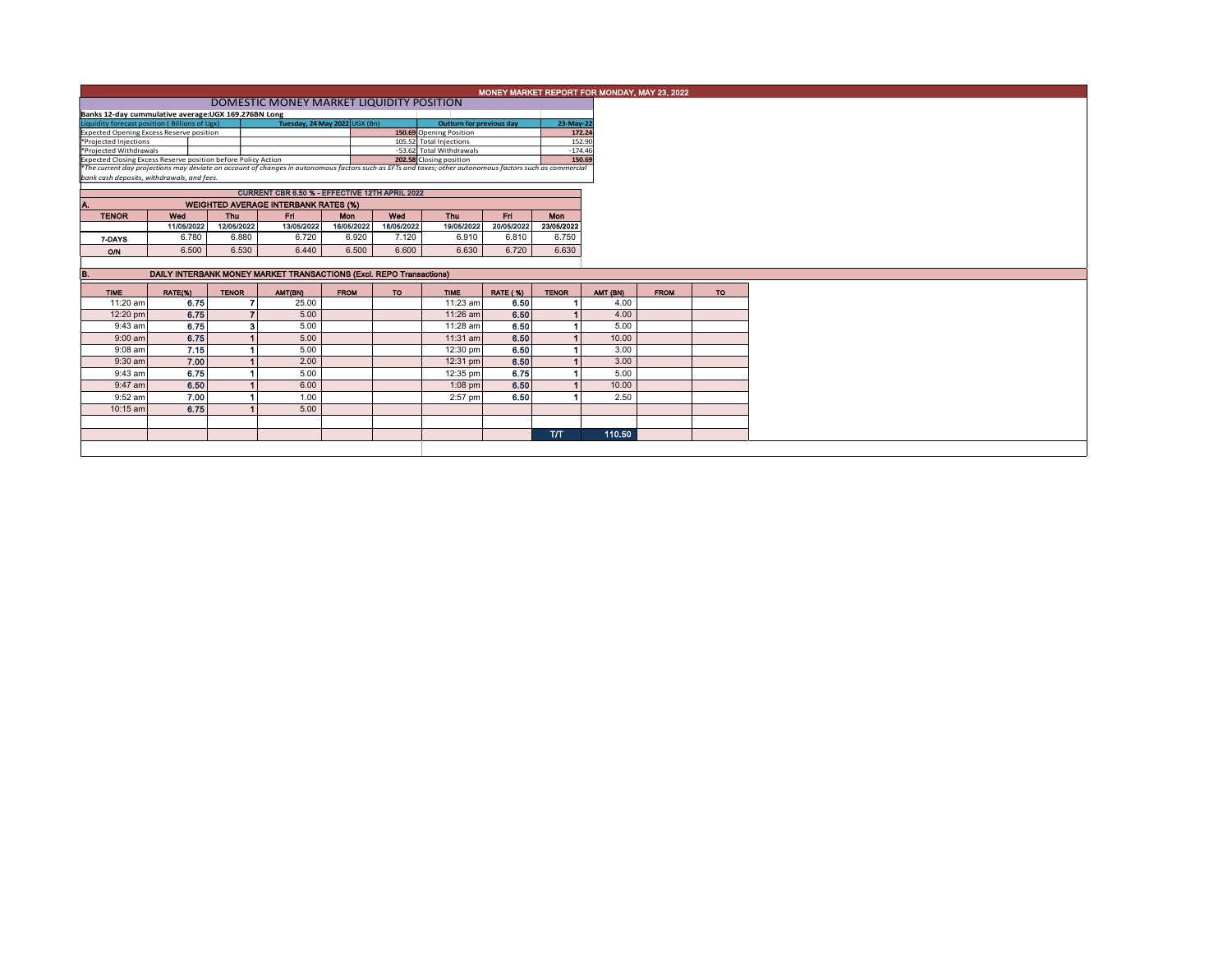| 9.500<br>9.000<br>8.500<br>8.000<br>7.500<br>7.000<br>6.500<br>6.000<br>5.500<br>5.000<br>4.500<br>4.000<br>03/05/2022<br>04/05/2022<br>05/05/2022<br>06/05/2022<br>09/05/2022<br>10/05/2022<br>11/05/2022<br>12/05/2022<br>13/05/2022<br>16/05/2022<br>17/05/2022<br>18/05/2022<br>19/05/2022<br>. Overnight WAR =7-day WAR CBR rate -Upper bound -Lower bound | 20/05/2022<br>23/05/2022 |
|-----------------------------------------------------------------------------------------------------------------------------------------------------------------------------------------------------------------------------------------------------------------------------------------------------------------------------------------------------------------|--------------------------|
|                                                                                                                                                                                                                                                                                                                                                                 |                          |
|                                                                                                                                                                                                                                                                                                                                                                 |                          |
|                                                                                                                                                                                                                                                                                                                                                                 |                          |
|                                                                                                                                                                                                                                                                                                                                                                 |                          |
|                                                                                                                                                                                                                                                                                                                                                                 |                          |
|                                                                                                                                                                                                                                                                                                                                                                 |                          |
|                                                                                                                                                                                                                                                                                                                                                                 |                          |
|                                                                                                                                                                                                                                                                                                                                                                 |                          |
|                                                                                                                                                                                                                                                                                                                                                                 |                          |
|                                                                                                                                                                                                                                                                                                                                                                 |                          |
|                                                                                                                                                                                                                                                                                                                                                                 |                          |
|                                                                                                                                                                                                                                                                                                                                                                 |                          |
|                                                                                                                                                                                                                                                                                                                                                                 |                          |
|                                                                                                                                                                                                                                                                                                                                                                 |                          |
|                                                                                                                                                                                                                                                                                                                                                                 |                          |
| MONETARY POLICY OPERATIONS MATURITIES PROFILE: (26-MAY- 2022 TO 19-JANUARY- 2023)                                                                                                                                                                                                                                                                               |                          |
| D.<br><b>DATE</b><br><b>THUR</b><br><b>THUR</b><br><b>THUR</b><br><b>THUR</b><br><b>THUR</b><br><b>THUR</b><br><b>THUR</b><br><b>THUR</b><br><b>THUR</b><br><b>TOTAL</b><br><b>THUR</b><br><b>THUR</b><br><b>THUR</b><br><b>THUR</b>                                                                                                                            |                          |
| 09-Jun-22<br>16-Jun-22<br>28-Jul-22<br>04-Aug-22<br>18-Aug-22<br>10-Nov-22<br>08-Dec-22<br>19-Jan-23<br>26-May-22<br>02-Jun-22<br>23-Jun-22<br>30-Jun-22<br>07-Jul-22                                                                                                                                                                                           |                          |
| 69.07<br>69.07<br><b>REPO</b><br>$\sim$<br>$\sim$<br>$\overline{\phantom{a}}$<br>$\overline{\phantom{a}}$<br>$\overline{\phantom{a}}$<br>$\overline{\phantom{a}}$<br>$\sim$                                                                                                                                                                                     |                          |
| <b>REV REPO</b><br>$\sim$<br>$\sim$<br>$\sim$<br>$\sim$<br>$\sim$<br>$\sim$<br>$\sim$<br>$\sim$<br>$\sim$<br>$\sim$<br>$\sim$<br>$\sim$<br>$\sim$<br>$\sim$                                                                                                                                                                                                     |                          |
| 70.60<br>304.20<br>497.37<br>69.70<br>26.03<br>73.14<br>41.06<br>33.00<br>26.60<br>15.00<br>22.13<br>12.57<br><b>BOU BILL/DEPO A</b><br>1,191.40<br>$\sim$                                                                                                                                                                                                      |                          |
| <b>TOTALS</b><br>139.67<br>497.37<br>69.70<br>15.00<br>12.57<br>1.260.47<br>304.20<br>26.03<br>73.14<br>41.06<br>33.00<br>26.60<br>22.13<br><b>Service</b>                                                                                                                                                                                                      |                          |
| Total O/S Deposit Auction & BOU Bill balances held by BOU up to 19 JANUARY 2023: UGX 1,191 BN                                                                                                                                                                                                                                                                   |                          |
| Total O/S Repo, Reverse Repo, BOU Bill balances held by BOU: UGX 1,260 BN                                                                                                                                                                                                                                                                                       |                          |
| <b>MONETARY POLICY MARKET OPERATIONS</b><br>(EI) STOCK OF TREASURY SECURITIES<br>EID                                                                                                                                                                                                                                                                            |                          |
| (VERTICAL REPOS, REV-REPOS & BOU BILL)<br>LAST TBIILS ISSUE DATE: 11-MAY-2022                                                                                                                                                                                                                                                                                   |                          |
| 24/05/2022<br>On-the-run O/S T-BILL STOCKs (Bns-UGX)<br>5.217.21<br>OMO<br><b>ISSUE DATE</b><br><b>AMOUNT</b><br><b>WAR</b><br><b>RANGE</b><br><b>TENOR</b>                                                                                                                                                                                                     |                          |
| 24/05/2022 REPO<br>195.00<br>6.500<br>25-Apr<br>23.894.63<br>On-the-run O/S T-BONDSTOCKs(Bns-UGX)                                                                                                                                                                                                                                                               |                          |
| 6.500<br><b>REPO</b><br>172.00<br>29,111.84<br>26-Apr<br><b>TOTAL TBILL &amp; TBOND STOCK- UGX</b>                                                                                                                                                                                                                                                              |                          |
| <b>REPO</b><br>189.00<br>6.500<br>27-Apr<br>O/S=Outstanding                                                                                                                                                                                                                                                                                                     |                          |
| <b>REPO</b><br>305.00<br>6.500<br>28-Apr<br><b>YTM (%)</b><br><b>TOTAL STOCK</b><br><b>CHANGE IN</b><br><b>MATURITY</b>                                                                                                                                                                                                                                         |                          |
| <b>BOU BILL</b><br>50.03<br>6,906<br>28<br>28-Apr<br>AT CUT OFF*<br>YTM (+/-)<br>(BN UGX)                                                                                                                                                                                                                                                                       |                          |
| 91<br>56<br>0.100<br><b>BOU BILL</b><br>28-Apr<br>68.95<br>7.103<br>86.61<br>6.601                                                                                                                                                                                                                                                                              |                          |
| 182<br>0.357<br>6.500<br>126.00<br>8.489<br><b>REPO</b><br>$04$ -May $-$<br>368.96                                                                                                                                                                                                                                                                              |                          |

364 4,761.64 9.180 -0.410 REPO 05-May - 579.00 6.500 7 2YR 755.00 9.900 -0.590 BOU BILL 05-May - 292.63 6.998 28 3YR - 12.090 -1.010 BOU BILL 05-May - 25.75 7.103 56 5YR 963.61 14.390 1.390 BOU BILL 05-May - 40.38 7.348 84 <sup>0</sup> 10YR | 10,838.58 | **13.750 | 0.250 | |**REPO | 06-May |- 234.00 **| 6.500 |** 6 15YR 9,302.55 14.390 -1.510 REPO 09-May - 354.00 6.500 3 1 200 20 1 2,034.90 1 2,034.90 1 2,034.90 1 2,034.90 1 2.000 1 2.000 1 2.000 1 2.000 1 2.000 1 2.000 1 2.000 1<br>Cut OFF is the lowest price/ highest yield that satisfies the auction awarded amount. REPO 1 2-May - 494.00 1 800 BILL 12-May - 280.32 6.998 28<br>BOU BILL 12-May - 24.82 7.109 56 BOU BILL 12-May - 24.82 7.109 56 BOU BILL 12-May - 11.87 8.500 252 REPO 13-May - 72.00 6.500 REPO 17-May - 3.00 6.500<br>REPO 19-May - 40.00 6.500 REPO | 19-May |- 40.00 | **6.500** | 7

REPO 20-May 40.00 6.500<br>REPO 23-May 29.00 6.500 REPO | 23-May |- 29.00 | 6.500 | 3 WAR-Weighted Average Rate